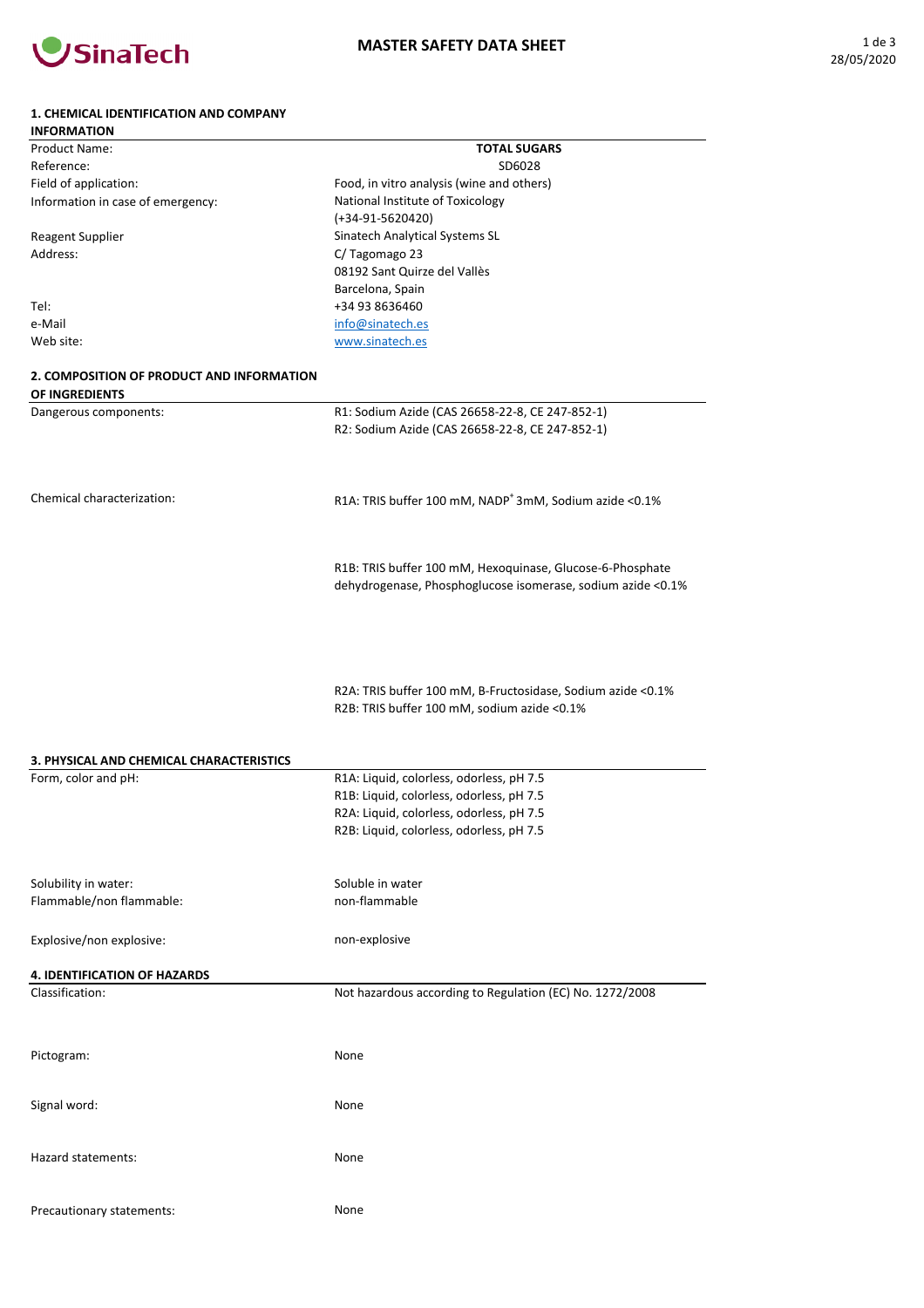

## MASTER SAFETY DATA SHEET **2** de 3

| <b>5. HEALTH EFFECTS</b>                       |                                                                              |
|------------------------------------------------|------------------------------------------------------------------------------|
|                                                | Data not available                                                           |
| <b>6. EMERGENCY FIRST AID PROCEDURES</b>       |                                                                              |
| Eye contact:                                   | Wash eyes immediately with plenty of water                                   |
| Skin contact:                                  | Wash with plenty of water                                                    |
| Ingestion:                                     |                                                                              |
|                                                | Requires medical control                                                     |
| 7. ACCIDENTAL SPILLAGE MEASURES                |                                                                              |
| After spillage:                                | Wash with plenty of water                                                    |
| Absorbent material:                            | Universal binder                                                             |
| Special measures:                              | Not necessary                                                                |
| <b>8. HANDLING AND STORAGE</b>                 |                                                                              |
| Handling:                                      | No special requirements                                                      |
| Storage:                                       | 2 - 8 °C. Do not freeze                                                      |
| Do not store together:                         | No restriction                                                               |
| <b>9. PERSONAL PROTECTION EXPOSURE CONTROL</b> |                                                                              |
| Respiratory protection:                        | None                                                                         |
| Eye protection:                                | Safety glasses                                                               |
| Hand protection:                               | Disposable gloves                                                            |
| <b>10. STABILITY AND REACTIVITY</b>            |                                                                              |
| Hazardous decomposition products:              | None known if used properly                                                  |
| Avoidable conditions & substances:             | None                                                                         |
| <b>11. FIRE FIGHTING MEASURES</b>              |                                                                              |
| Appropriate extinguishing agent:               | No restriction                                                               |
| Thermal decomposition:                         | No danger                                                                    |
| <b>12. TOXICOLOGICAL INFORMATION</b>           |                                                                              |
|                                                | Data not available                                                           |
| <b>13. ECOLOGICAL INFORMATION</b>              |                                                                              |
| Ecotoxicological information:                  | Data not available                                                           |
| Biological degradability:                      | Data not available                                                           |
| <b>Biological effects:</b>                     | Data not available                                                           |
| Water hazard:                                  | Irrelevant                                                                   |
| <b>14. DISPOSAL CONSIDERATIONS</b>             |                                                                              |
| Waste disposal:                                | Dilute with water before getting into the local sewer system                 |
|                                                | according to local regulations.                                              |
| Disposal of empty packaging:                   | As per local regulations                                                     |
| <b>15. TRANSPORT INFORMATION</b>               |                                                                              |
|                                                | Not subject to current regulations for transportation of hazardous<br>goods. |
|                                                |                                                                              |
| <b>16. OTHER INFORMATION</b>                   |                                                                              |
|                                                | This safety datasheet complies with the requirements of Regulation           |
|                                                | UE 453/2010                                                                  |
|                                                | Not for use in humans or other animals                                       |